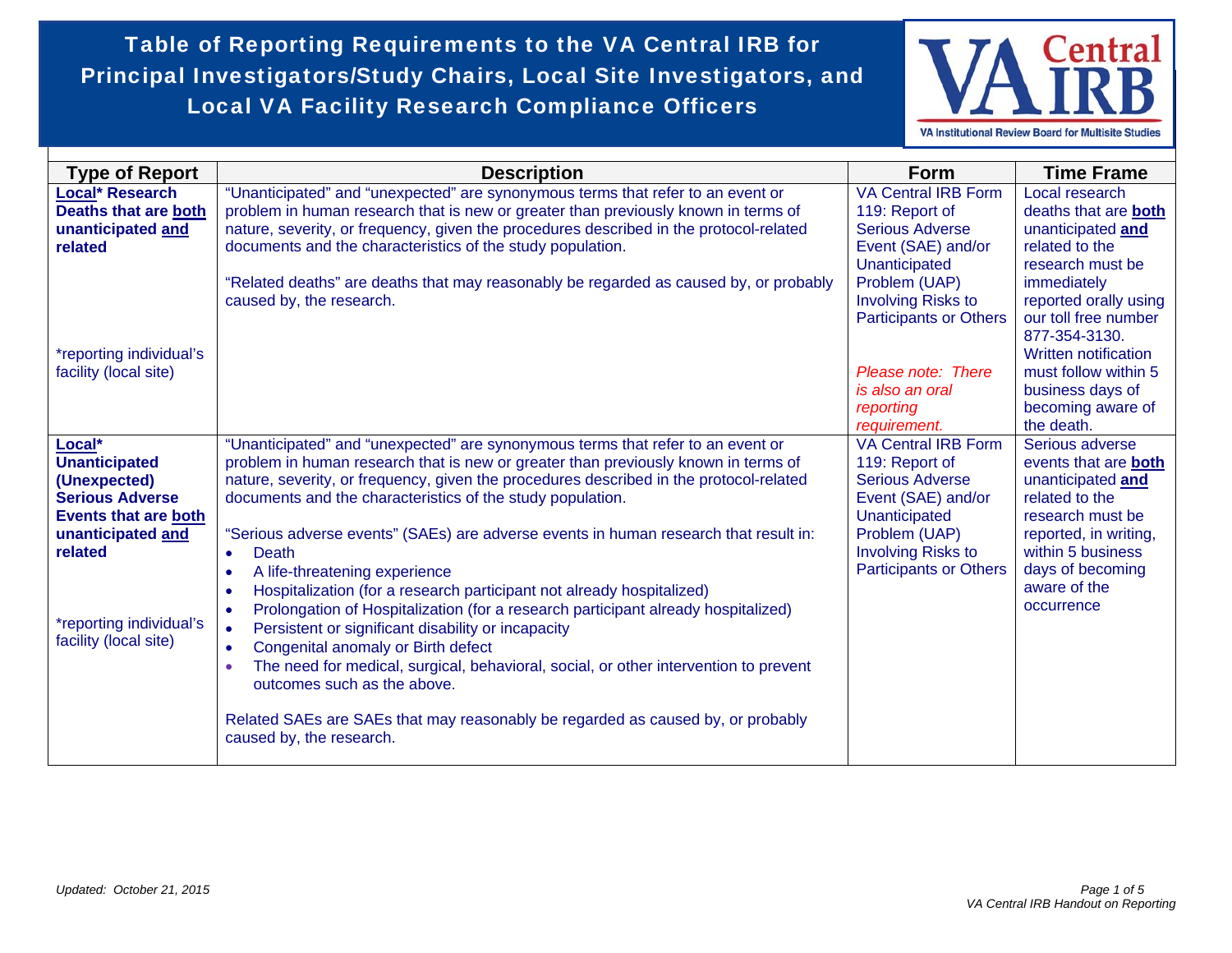| <b>Type of Report</b>                                                                                                                                                   | <b>Description</b>                                                                                                                                                                                                                                                                                                                                                                                                                                                                                                                                                                                                                                                                                                                                                                                                                                                                                                                                                                                                                                                                                                                                                                                                                                                                                                                                                                                                                                                                                                                                                                                                                                                                                                                                                                                                                                                                                                                                                                                                                                                                                                                                                                                                                                                                                                                                                                                                                                                                     | <b>Form</b>                                                                                                                                                                                  | <b>Time Frame</b>                                                                                                                                                                                                                                                                                                                                                                                                                                                                                                                                           |
|-------------------------------------------------------------------------------------------------------------------------------------------------------------------------|----------------------------------------------------------------------------------------------------------------------------------------------------------------------------------------------------------------------------------------------------------------------------------------------------------------------------------------------------------------------------------------------------------------------------------------------------------------------------------------------------------------------------------------------------------------------------------------------------------------------------------------------------------------------------------------------------------------------------------------------------------------------------------------------------------------------------------------------------------------------------------------------------------------------------------------------------------------------------------------------------------------------------------------------------------------------------------------------------------------------------------------------------------------------------------------------------------------------------------------------------------------------------------------------------------------------------------------------------------------------------------------------------------------------------------------------------------------------------------------------------------------------------------------------------------------------------------------------------------------------------------------------------------------------------------------------------------------------------------------------------------------------------------------------------------------------------------------------------------------------------------------------------------------------------------------------------------------------------------------------------------------------------------------------------------------------------------------------------------------------------------------------------------------------------------------------------------------------------------------------------------------------------------------------------------------------------------------------------------------------------------------------------------------------------------------------------------------------------------------|----------------------------------------------------------------------------------------------------------------------------------------------------------------------------------------------|-------------------------------------------------------------------------------------------------------------------------------------------------------------------------------------------------------------------------------------------------------------------------------------------------------------------------------------------------------------------------------------------------------------------------------------------------------------------------------------------------------------------------------------------------------------|
| <b>Unanticipated</b><br><b>Problems Involving</b><br><b>Risks to</b><br><b>Participants or</b><br><b>Others that are</b><br>serious and<br>unanticipated and<br>related | "Unanticipated" and "unexpected" are synonymous terms that refer to an event or<br>problem in human research that is new or greater than previously known in terms of<br>nature, severity, or frequency, given the procedures described in the protocol-related<br>documents and the characteristics of the study population.<br>"Serious problems" are problems in human research or research information security that<br>may reasonably be regarded as (1) presenting a genuine risk of substantive harm, to the<br>safety, rights, or welfare of human research subjects, research personnel, or others,<br>including their rights to privacy and confidentiality of identifiable private information; or (2)<br>Substantively compromising a facility's HRPP or research information security program.<br>Possibly reportable serious problems can include but are not limited to:<br>Any situation that requires action to prevent an immediate hazard to subjects or<br>others<br>Any serious research-related injury to human research subjects, research personnel,<br>or others<br>Any problem described in a VA Pharmacy Benefits Management alert relevant to<br>$\bullet$<br>local human subjects<br>Any problem described in a Data Monitoring Committee report<br>$\bullet$<br>Any combination of problems that collectively present a genuine risk of substantive<br>$\bullet$<br>harm to the safety, rights, or welfare of human research subjects, research<br>personnel, or others, or substantively compromise a facility's HRPP<br>Inappropriate access, loss, or theft of documents containing PHI (e.g. informed<br>consent forms, HIPAA authorization forms, case report forms)<br>Unauthorized destruction (accidentally or intentionally) of research records<br>$\bullet$<br>Loss, theft, or unauthorized destruction of equipment (e.g., laptops, other mobile<br>devices, external storage media) containing VA research-related PHI<br>Transmission of VA research-related PHI not encrypted according to VA standards<br>Use or connection of unauthorized equipment (e.g., non-VA thumb drive,<br>unauthorized personally owned equipment) to store, process, or transmit VA<br>research-related PHI<br>Malicious attack on or unauthorized access to VA information system containing VA<br>$\bullet$<br>research-related PHI<br>"Related Problems" are problems that may reasonably be regarded as caused by, or<br>probably caused by, the research | <b>VA Central IRB Form</b><br>119: Report of<br><b>Serious Adverse</b><br>Event (SAE) and/or<br>Unanticipated<br>Problem (UAP)<br><b>Involving Risks to</b><br><b>Participants or Others</b> | <b>Serious Problems</b><br>that are <b>both</b><br>unanticipated and<br>related to the<br>research must be<br>reported, in writing,<br>within 5 business<br>days of becoming<br>aware of the<br>occurrence<br><b>Local Site</b><br><b>Investigators</b><br>(LSIs) should not<br>report serious<br>adverse events or<br>unanticipated<br>problems involving<br>risks to participants<br>or others if the<br>reportable problem<br>or event did not<br>occur locally, i.e., if<br>the event occurred<br>at another facility<br>participating in the<br>trial. |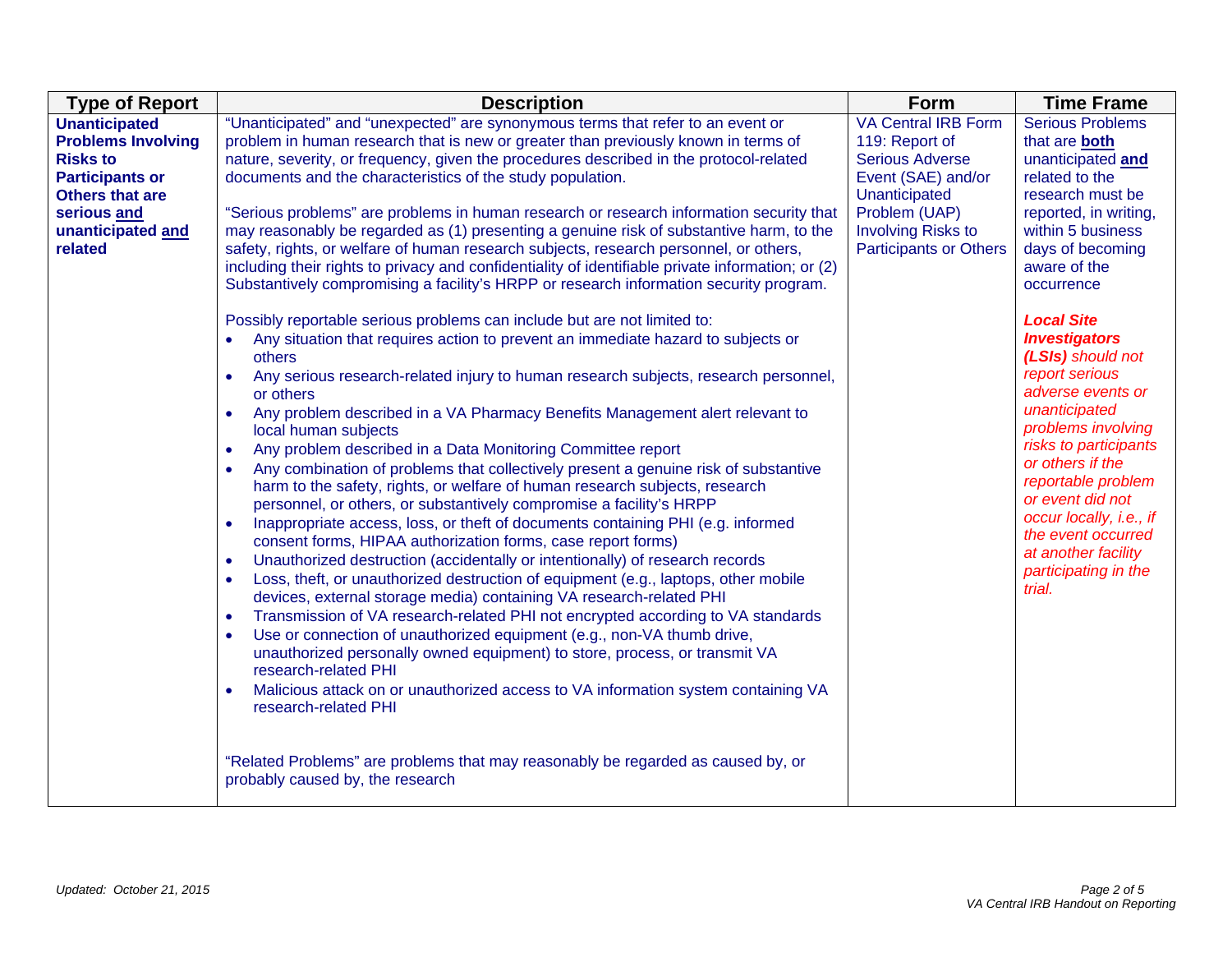| <b>Type of Report</b>                                                                                                                                                                                                                                                           | <b>Description</b>                                                                                                                                                                                                                                                                                                                                                                                                                                                                                                                                                                                                                                                                                                 | <b>Form</b>                                                                                                                                                                                                        | <b>Time Frame</b>                                                                                                                          |
|---------------------------------------------------------------------------------------------------------------------------------------------------------------------------------------------------------------------------------------------------------------------------------|--------------------------------------------------------------------------------------------------------------------------------------------------------------------------------------------------------------------------------------------------------------------------------------------------------------------------------------------------------------------------------------------------------------------------------------------------------------------------------------------------------------------------------------------------------------------------------------------------------------------------------------------------------------------------------------------------------------------|--------------------------------------------------------------------------------------------------------------------------------------------------------------------------------------------------------------------|--------------------------------------------------------------------------------------------------------------------------------------------|
| <b>Apparent Serious or</b><br><b>Continuing</b><br><b>Noncompliance</b><br>Note: The<br>determination that<br>noncompliance is<br>"serious" or<br>"continuing" rests with<br>the IRB; hence,<br>reporting of apparent<br>serious or continuing<br>noncompliance is<br>required. | Serious noncompliance is a failure to adhere to requirements for conducting human<br>research that may reasonably be regarded as:<br>Presenting a genuine risk of substantive harm to the safety, rights, or welfare of human<br>research subjects, research personnel, or others; including their rights to privacy and<br>confidentiality of identifiable private information; or<br>Substantively compromising a facility's human research protection or human research<br>$\bullet$<br>oversight programs.<br>Examples of possibly reportable serious noncompliance in human research can be found at:<br>http://www.va.gov/ORO/Docs/Guidance/1058_01_Examples_Serious_Problems_and_NonC<br>omp 06 15 2015.pdf | No VA Central IRB<br>form required.<br>Report must be in<br>writing.<br><b>VA Central IRB</b><br>Form 129: Report<br>of Protocol<br>Deviations,<br>Violations, and/or<br>Noncompliance<br>can also be used.        | <b>Written notification</b><br>within 5 business<br>days of becoming<br>aware of any<br>apparent serious or<br>continuing<br>noncompliance |
| <b>Protocol Deviations,</b><br><b>Violations, and/or</b><br><b>Noncompliance</b>                                                                                                                                                                                                | Deviation from the VA Central IRB-approved protocol is considered an act of<br>noncompliance. The terms protocol deviation and protocol violation are synonymous. They<br>must be reported within the specified time frame if they are likely to substantially adversely<br>affect any of the following:<br>the rights, safety, or welfare of the research participant<br>the participant's willingness to continue participation; or<br>$\bullet$<br>the integrity of the research data, including VA information security requirements                                                                                                                                                                           | <b>VA Central IRB</b><br>Form 129: Report<br>of Protocol<br>Deviations,<br>Violations, and/or<br>Noncompliance                                                                                                     | <b>Within 5 business</b><br>days of being made<br>aware of the<br>occurrence                                                               |
| <b>Unanticipated</b><br><b>Adverse Device</b><br><b>Effect (UADE)</b>                                                                                                                                                                                                           | UADE means any serious adverse effect on health or safety or any life-threatening problem<br>or death caused by, or associated with, a device, if that effect, problem, or death was not<br>previously identified in nature, severity, or degree of incidence in the investigational plan or<br>application (including a supplementary plan or application), or any other unanticipated<br>serious problem associated with a device that relates to the rights, safety, or welfare of<br>subjects.                                                                                                                                                                                                                 | <b>VA Central IRB</b><br>Form 119: Report of<br><b>Serious Adverse</b><br>Event (SAE) and/or<br><b>Serious</b><br>Unanticipated<br>Problem (UAP)<br><b>Involving Risks to</b><br>Participants and<br><b>Others</b> | <b>Within 5 business</b><br>days of being made<br>aware of occurrence                                                                      |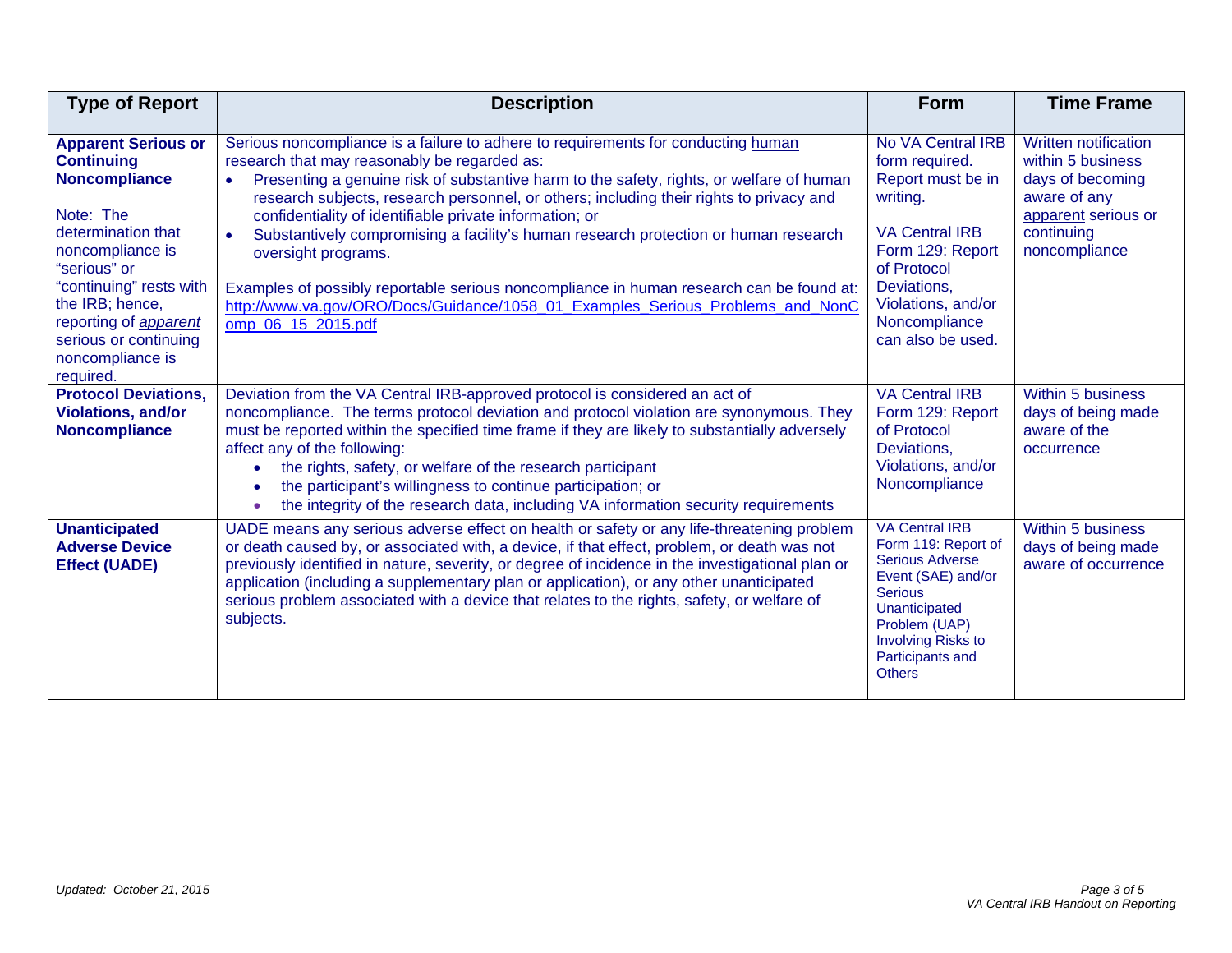| <b>Type of Report</b>                                                                                                                       | <b>Description</b>                                                                                                                                                                                                                                                                                                                                                                                                                                                                                                                                                                                                                       | <b>Form</b>                                                                                                                                                                                                                                                                                                                                                                                                        | <b>Time Frame</b>                                                                                                                                                                                           |
|---------------------------------------------------------------------------------------------------------------------------------------------|------------------------------------------------------------------------------------------------------------------------------------------------------------------------------------------------------------------------------------------------------------------------------------------------------------------------------------------------------------------------------------------------------------------------------------------------------------------------------------------------------------------------------------------------------------------------------------------------------------------------------------------|--------------------------------------------------------------------------------------------------------------------------------------------------------------------------------------------------------------------------------------------------------------------------------------------------------------------------------------------------------------------------------------------------------------------|-------------------------------------------------------------------------------------------------------------------------------------------------------------------------------------------------------------|
| <b>Adverse Events</b><br>(AEs that do not meet<br>criteria for reporting<br>within five days in<br>accordance with VHA<br>Handbook 1058.01) | An AE is any untoward physical or psychological occurrence in a human subject<br>participating in research. An AE can be any unfavorable and unintended event including<br>an abnormal laboratory finding, symptom, or disease associated with the research or the<br>use of a medical investigational test article. An AE does not necessarily have to have a<br>causal relationship with the research.<br>Please Note: In the context of a multi-center study, local or internal AEs are those AEs<br>experienced by subjects, research staff or others at the reporting individual's own VA<br>facility or VA approved research site. | <b>VA Central IRB Form</b><br>115a: Application for<br><b>Continuing Review</b><br><b>Local Site</b><br>Investigator; Form<br>115b: Application for<br><b>Continuing Review</b><br>Principal<br>Investigator/Study<br>Chair as applicable;<br><b>VA Central IRB Form</b><br>117a: Project Closure<br>Report; or Form<br>117b, Local Site<br><b>Project Participation</b><br><b>Closure Report as</b><br>applicable | <b>At Continuing</b><br>Review (overall total<br>and summary of<br>types of events that<br>occurred)<br>At project closure<br>(VA Central IRB<br>Form 119 or overall<br>total and summary<br>as applicable) |
|                                                                                                                                             | The Principal Investigator/Study Chair (P/SC) should not duplicate reporting of serious<br>adverse events or unanticipated problems involving risks to participants or others if the<br>reportable event or problem was previously reported to the VA Central IRB by the LSI<br>and no additional information is conveyed.                                                                                                                                                                                                                                                                                                               |                                                                                                                                                                                                                                                                                                                                                                                                                    |                                                                                                                                                                                                             |
| <b>Modifications or</b><br><b>Amendments</b>                                                                                                | Amendments or modifications to approved projects must be submitted to the VA Central<br>IRB for review and approval prior to implementation, except when necessary to eliminate<br>apparent immediate hazard to human participants. Examples of modifications or<br>amendments include protocol amendments, investigator's brochures, informed consent<br>form changes, and addition or change of recruitment materials, and other changes in<br>IRB-approved documents.                                                                                                                                                                 | <b>VA Central IRB Form</b><br>116: Request to<br>Amend or Modify an<br><b>Approved Project</b>                                                                                                                                                                                                                                                                                                                     | Variable depending<br>upon the<br>modification or<br>amendment but prior<br>to implementation                                                                                                               |
| <b>Change in Principal</b><br><b>Investigator/Study</b><br><b>Chair (PI/SC)</b>                                                             | A change in the Principal Investigator/Study Chair for a VA Central IRB-approved project<br>must be submitted to the VA Central IRB.                                                                                                                                                                                                                                                                                                                                                                                                                                                                                                     | <b>VA Central IRB Form</b><br>134a: Change in<br>Principal<br>Investigator/Study<br>Chair                                                                                                                                                                                                                                                                                                                          | Prior to initiating<br>change                                                                                                                                                                               |
| <b>Change in Local</b><br><b>Site Investigator</b><br>(LSI)                                                                                 | Changes in local site investigators for a research project conducted at multiple sites with<br>a PI/SC currently approved by the VA Central IRB must be submitted to the VA Central<br>IRB.                                                                                                                                                                                                                                                                                                                                                                                                                                              | <b>VA Central IRB Form</b><br>134b: Change in<br><b>Local Site</b><br>Investigator                                                                                                                                                                                                                                                                                                                                 | Prior to initiating<br>change                                                                                                                                                                               |
| <b>Addition of New</b><br><b>Local Sites</b>                                                                                                | Addition of new local sites must be approved by the VA Central IRB prior to initiating the<br>research project at the site.                                                                                                                                                                                                                                                                                                                                                                                                                                                                                                              | <b>VA Central IRB Form</b><br>104: Local Site<br>Investigator<br>Application                                                                                                                                                                                                                                                                                                                                       | Prior to initiation of<br>addition                                                                                                                                                                          |
| <b>Changes in Study</b><br><b>Team Members or</b><br><b>Study Personnel</b>                                                                 | VA Central IRB approval is not required for changes in study personnel (other than the<br>PI/SC, LSI, co-PI/SC, or co-LSI) unless that individual is identified by name in the<br>protocol, informed consent form, or recruitment materials. If the individual is identified by<br>name in the protocol, informed consent form, or recruitment materials VA Central IRB<br>approval of an amended protocol, informed consent form, or recruitment material is<br>required. Otherwise, changes in study personnel can be reported as a notification to the<br>VA Central IRB at continuing review.                                        | If identified by name<br>in protocol, use VA<br><b>Central IRB Form</b><br>116: Request to<br>Amend or Modify an<br><b>Approved Project</b>                                                                                                                                                                                                                                                                        | Prior to initiation or<br>inclusion if individual<br>is identified by name<br>in the VA Central<br>IRB-approved<br>protocol                                                                                 |